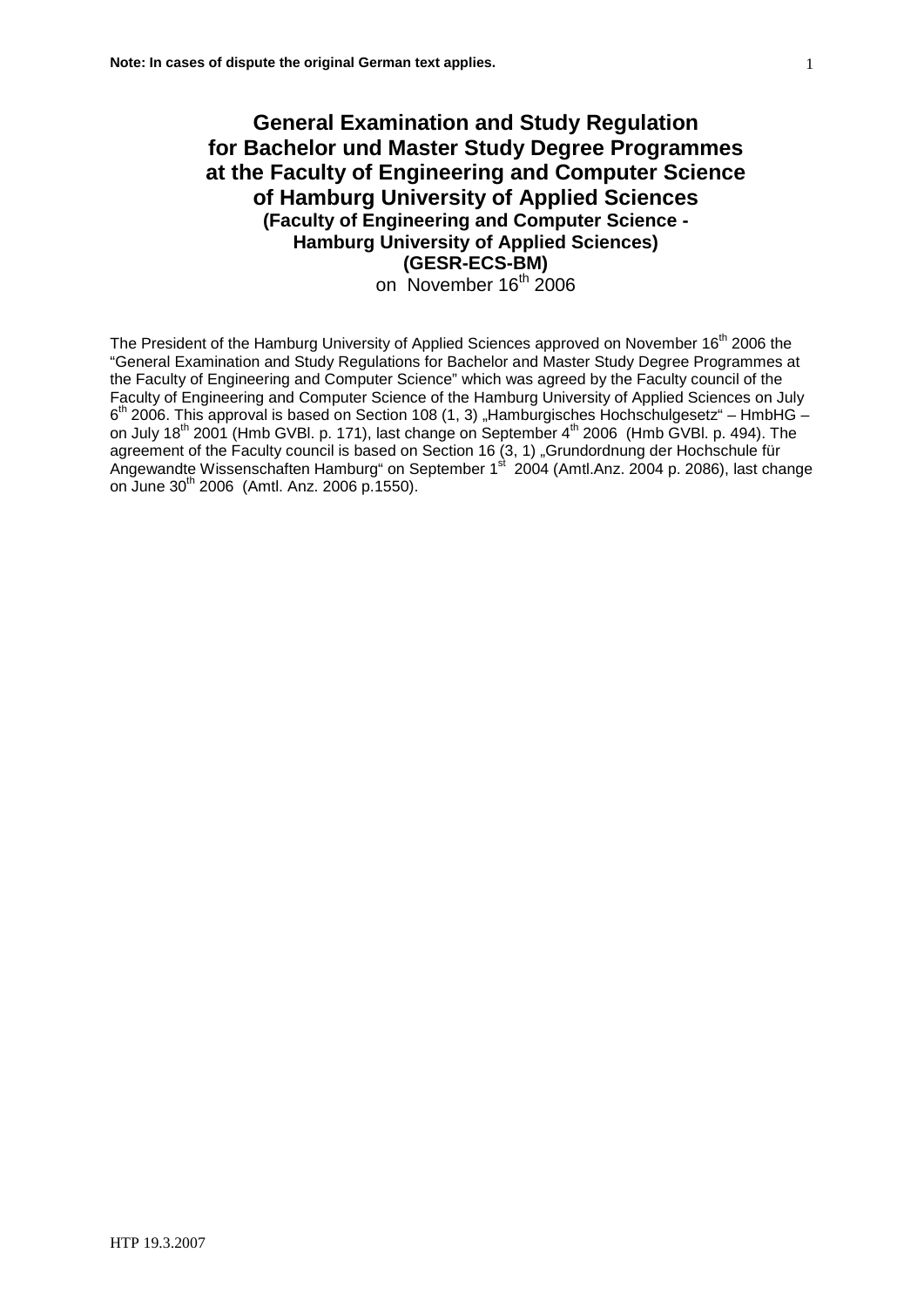# **Contents**

| <b>PART 1</b>                                                                                                                           | <b>DEGREE PROGRAMME STRUCTURE, LENGTH AND</b>                                                                                                                                                                                                                                                                                                                                                      |                                                                                                  |
|-----------------------------------------------------------------------------------------------------------------------------------------|----------------------------------------------------------------------------------------------------------------------------------------------------------------------------------------------------------------------------------------------------------------------------------------------------------------------------------------------------------------------------------------------------|--------------------------------------------------------------------------------------------------|
| <b>QUALIFICATIONS</b><br>1 Purview                                                                                                      | 2 Descriptions, structure and length of the Bachelor and Master study degree programmes 3<br>3 Degree programme objectives and academic qualification<br>4 Part-time study degree courses<br>5 Dual study degree programme                                                                                                                                                                         | 3<br>$\overline{\mathbf{3}}$<br>3<br>$\overline{3}$<br>$\overline{\mathbf{3}}$                   |
| <b>PART 2</b><br><b>6 Training in industry</b><br><b>8 Student Counselling</b>                                                          | <b>COURSE LENGTH AND STUDENT COUNSELLING SESSIONS</b><br>7 Department representative for the training period in industry                                                                                                                                                                                                                                                                           | $\overline{\mathbf{4}}$<br>$\overline{4}$<br>$\overline{\mathbf{4}}$<br>5                        |
| <b>PART3</b><br>10 Credit Points (CP)                                                                                                   | <b>MODULE, CREDIT POINTS AND LESSONS</b><br>9 Module description of the lessons<br>11 Types of classes, attendance rules and course programme language<br>12 Limitations to take lessons, registration for lessons                                                                                                                                                                                 | 5<br>5<br>$6\phantom{1}6$<br>$\boldsymbol{6}$<br>$\overline{7}$                                  |
| <b>PART4</b><br><b>13 Examination Committee</b><br><b>14 Examiners</b><br><b>16 Thesis</b><br>17 Examination participation<br>24 Appeal | <b>EXAMINATION RULES</b><br>15 Module examinations and study credits<br>18 Grading examination and study credits<br>19 Resitting module examinations<br>20 Accreditation of study periods, study and examination credits<br>21 Deception, disruptive behaviour and belated action<br>22 Interruption of an examination<br>23 Examination documents, safekeeping period and inspection of the files | $\overline{7}$<br>$\overline{7}$<br>8<br>8<br>10<br>11<br>12<br>14<br>14<br>15<br>15<br>16<br>16 |
| PART <sub>5</sub><br>26 Null and void examinations                                                                                      | <b>CERTIFICATE, BACHELOR OR MASTER DOCUMENT</b><br>25 Passing, regulation, awarding of academic degree certificate and document                                                                                                                                                                                                                                                                    | 16<br>16<br>17                                                                                   |
| PART <sub>6</sub><br>27 Effective                                                                                                       | <b>FINAL REGULATIONS</b>                                                                                                                                                                                                                                                                                                                                                                           | 18<br>18                                                                                         |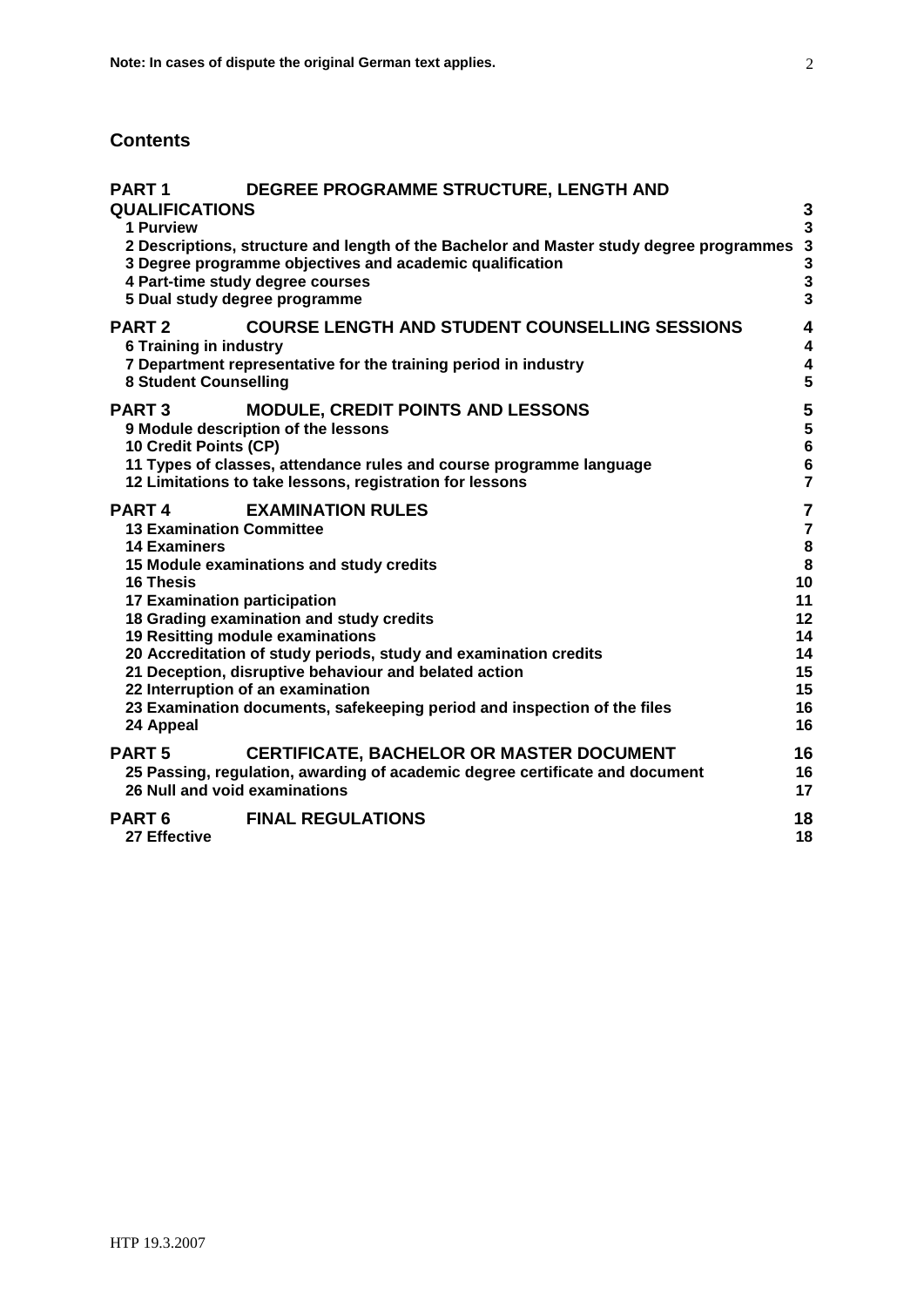# **Part 1 Degree programme structure, length and qualifications**

## **1 Purview**

The General Examination and Study Regulations for Bachelor and Master Study Degree Programmes at the Faculty of Engineering and Computer Science of Hamburg University of Applied Sciences (GESR-ECS-BM) describes the general rules, structure and the examination regulations for all Bachelor and Master study degree programmes of the Faculty of Engineering and Computer Science of Hamburg University of Applied Sciences. These regulations will be completed by specific study course programme regulations for the different Bachelor and Master study degree programmes of the Faculty agreed by the Faculty council.

## **2 Descriptions, structure and length of the Bachelor and Master study degree programmes**

(1) Bachelor study degree programmes are basic study courses resulting to a first vocational academic degree. Master study degree programmes requiring a passed basic study degree programme and lead to the extension and consolidation of the knowledge and abilities gained during the Bachelor degree programme. Consecutive Master study degree programmes are in terms of content based on Bachelor study degree programmes as described in the specific study course programme regulations. Non-consecutive Master study degree programmes do not base on a preview Bachelor study degree programme.

(2) Each Bachelor and Master study degree programme is divided into academic study years where each academic study year is divided into two academic semesters. The specific study course programme regulations can divide the study degree course into different sections.

(3) The standard course length for each study degree programme will be fixed in the specific study course programme regulations. The standard course length for a Bachelor degree programme course is three or three and a half academic years (six or seven semesters). The standard course length for the Master degree programme course is one and a half or two academic years (three or four semesters). The standard course length for a consecutive Bachelor and Master degree progamme should not be longer than five years in total.

## **3 Degree programme objectives and academic qualification**

(1) The Bachelor examination should establish whether the students have acquired the knowledge and abilities necessary to have an overview of the specialist requirements needed in the field of engineers' or computer scientists' work typical for their degree programme and be able to solve the problems evolving. The Master examination should determine whether the students can independently develop and deepen the knowledge and abilities gained during the Bachelor degree programme scientifically and to further develop the scientific basis. The specific qualification characteristics for each Bachelor and Master study degree course will be described in the specific study course programme regulations based on the conference of ministers for the arts and cultural affairs on April 21<sup>st</sup> 2005 or the actual agreed regulation (German university degree programmes base qualification regulations).

(2) On passing the examination the University of Applied Sciences awards the academic qualification which is fixed in the specific study course programme regulations based on the legal requirements and the conference of ministers for the arts and cultural affairs on March  $10<sup>th</sup>$  or the actual published regulations (Ländergemeinsame Strukturvorgaben gemäß §9 Abs. 2 HRG für die Akkreditierung von Bachelor- und Masterstudiengängen).

## **4 Part-time study degree courses**

The regulations for part-time study degree courses will be described in a specific study course programme regulations.

## **5 Dual study degree programme**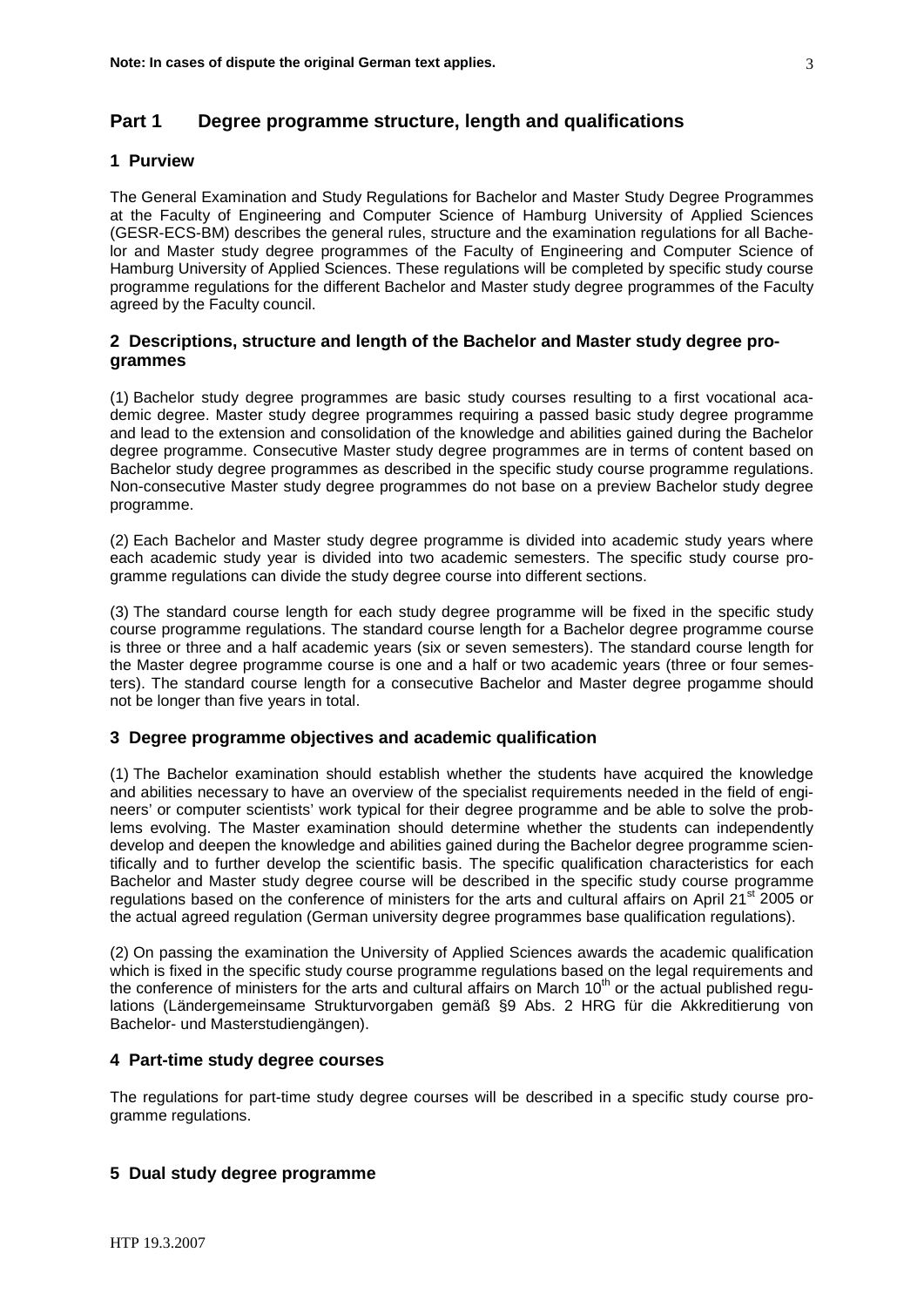The regulations for the dual study degree programmes are outlined in specific study course programme regulations. The dual study degree programme consists of a industrial-oriented and a scientific-oriented part. The scientific-oriented part is the theoretic education at the specific study course programme of the Department of the Faculty Engineering and Computer Science of the Hamburg University of Applied Sciences. The industrial-oriented part takes place in the industry and is time and contents coordinated with the scientific-oriented part. The industrial-oriented part is a industrial placement and in addition a certificate of proficiency can be fulfilled.

The industrial-oriented part is fixed in a contract between the industrial company and the university which fixes the time and contents of the industrial-oriented part within the study course programme.

## **Part 2 Course length and student counselling sessions**

## **6 Training in industry**

(1) Before starting the study course a pre-training period in industry of a maximum of 20 weeks can be integrated in the specific study course programme regulations. Only students need to do the pretraining in industry who have not fulfilled a practice-oriented education at a school in Hamburg or at an other study degree programme or at a apprenticeship or traineeship based on the contents of the specific Bachelor degree programme. If students have fulfilled this pre-practice in industry in part-times the period can be decreased. The period until the students have to fulfil the pre-training in industry need to be specified in the specific study course programme regulations. The students must prove the successful completion of the per-training period in industry to the department representative for the training period in industry.

(2) Additional information regarding the pre-training period in industry, in particular the type, content, point of time, entry requirements and length is defined in the regulations set down by the Head of the department.

(3) A training period in industry of a maximum length of 26 weeks can be integrated into the study degree course programme by the specific study course programme regulations. This training period in industry as well can be fulfilled in foreign countries. This training in industry should lead students systematically towards the application of engineering or computer scientific tasks through practical work in the place of training. The students acquire herewith the opportunity to apply to complex problems the theoretical knowledge acquired mostly in individual disciplines in the degree programme. The objective is to get to know the various aspects of the business decision processes and gain an in-depth insight into the natural science, technical organisational, economic and social contexts of the business process. The entry requirements and all other specific regulations are parts of the specific study course programme regulations. Additional information regarding the training period in industry, in particular the type, content, quality and certification is defined in the regulations set down by the Head of the department. The students must prove the successful completion of the training period in industry to the department representative for the training period in industry.

(4) The specific study course programme regulations must include the number of credit points awarded for the successful completion of the training period in industry. If the training in industry is combined with the Bachelor thesis project, it must be stated that both examination credits are different unique accomplishments.

## **7 Department representative for the training period in industry**

(1) The Faculty Council nominates a professor as department representative for the training period in industry if required, whose duty in particular is to advise the students and to help in the organisation of training positions in industry for the pre-training in industry and the training in industry. The period of office is as a minimum two years and a maximum of four years. The students must prove the successful completion of the pre-training and/or the training period in industry to the department representative for the training period in industry. He/she confirms the successful completion of the pre-training and the training in industry for the Examination committee.

(2) The students during training in industry are looked after by a professor decided by the representative for the training in industry. The student can make a suggestion for this professor. The tasks of the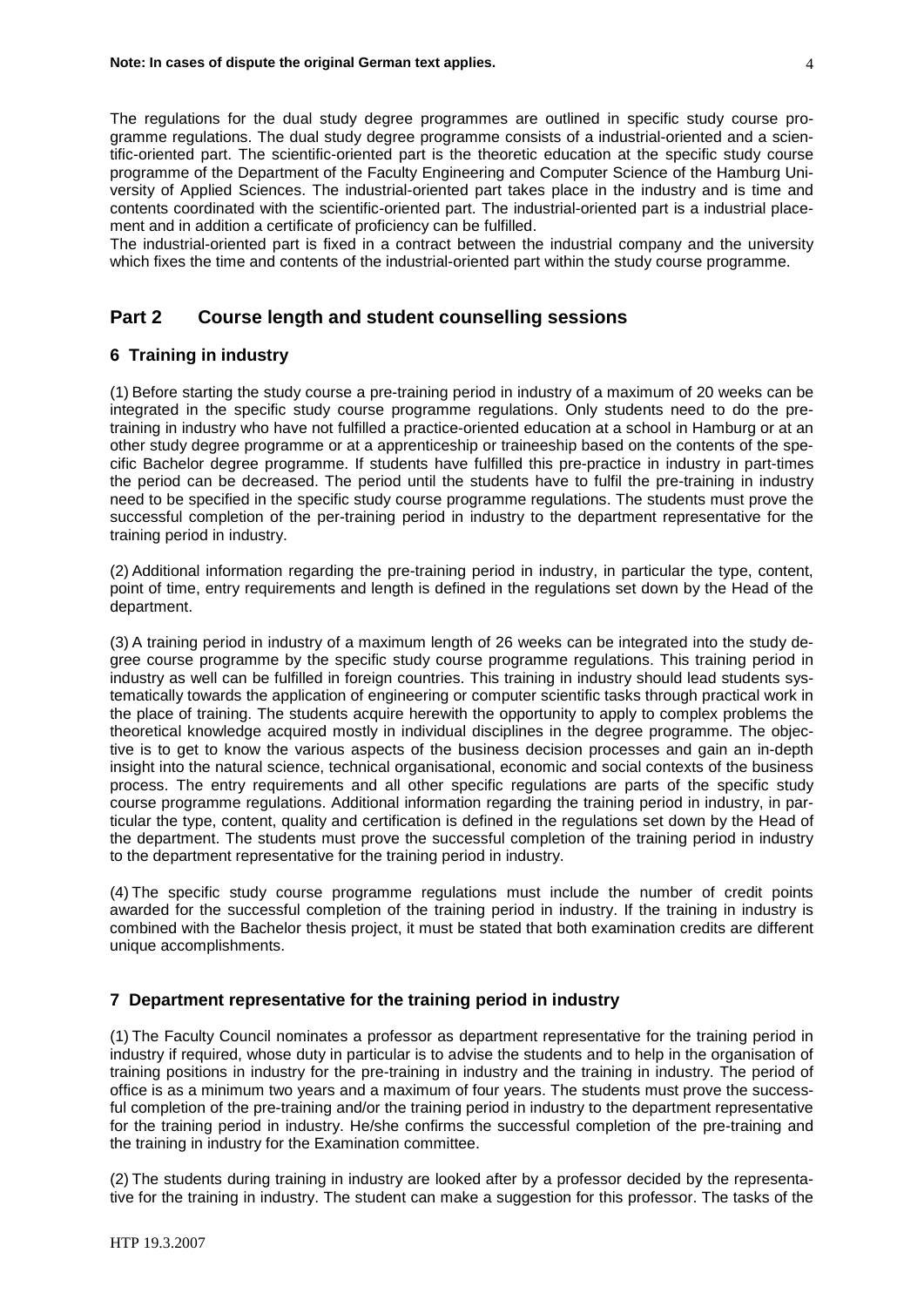students looking after professor are outlined in regulations set down by the Head of the Department.

## **8 Student Counselling**

(1) Student counselling is an additional offer and should cover in particular the following areas:

- Information about the study possibilities and techniques
- Information about the study degree programmes and the job outlines
- Information about individual aspects and the shaping of the degree programme
- Information about the study focal theme parts or consolidation parts of the study degree programme
- Counselling of students changing universities or courses
- Counselling in cases of students exceeding examination deadlines of the Examination and Study Regulations

(2) A professor is nominated by the Faculty Council for student counselling for each study degree programme – if necessary for several degree programmes. He/she manages and organizes the student counselling sessions. He/she offers regular office hours for counselling and ensures that information sessions are carried out.

(3) Students attending a student counselling session receive a respective confirmation slip. The individual regulations are set down by the Faculty Council. The aim of the student counselling session is to inform about the aims of the study course, the contents and the construction of the study degree programme and especially the examination and study slips and the job outlines in the industry.

(4) In each of the first two semesters of the Bachelor of Engineering degree programme the students are obliged to participate in a student counselling session. Additional obliged student counselling sessions can be fixed in the specific study course programme regulations.

Students who have exceeded the standard course length by 2 semesters for the study degree programme are obliged to participate in a student counselling session if they have not passed all examinations within this period and have not applied for the Bachelor or Master thesis.

(5) The Department Council together with student tutors develops and carries out introduction courses for new students as orientation units. The maximum length of such an orientation unit is one week. The students can receive a respective confirmation slip for the attendance.

## **Part 3 Module, credit points and lessons**

### **9 Module description of the lessons**

(1) The lessons of the Bachelor and Master study degree programme are stated in modular form. Construction, structure, number, scale and contents of the modules and the preconditions for the modules are described in the specific study course programme regulations. In addition the specific study course programme regulations point to the module descriptions which include for each module the following parts: requirements, outcomes, contents, type of module, language, students' workload, semester and assessments. The module descriptions are recommended by the Department Study Degree Council and are approved by the Faculty Council. The modules descriptions are not part of the specific study course programme regulations.

(2) A module is an independent course unit made up of one or more subjects with its own set of classes and examinations and ending with at least one examination credit. The module transfers a part qualification of the overall qualification of the whole degree programme. Inside the specific study course programme regulations it can be stated that the examination credit can only be acquired when the assigned pre-examination credits have been passed.

(3) The specific study course programme regulations include compulsory, compulsory elective and elective modules. The compulsory modules are responsible to transfer the base knowledge, reinforcement and special knowledge. The students must take all base modules. Compulsory elective modules are to reinforce and to extend the compulsory and elective compulsory modules. The stu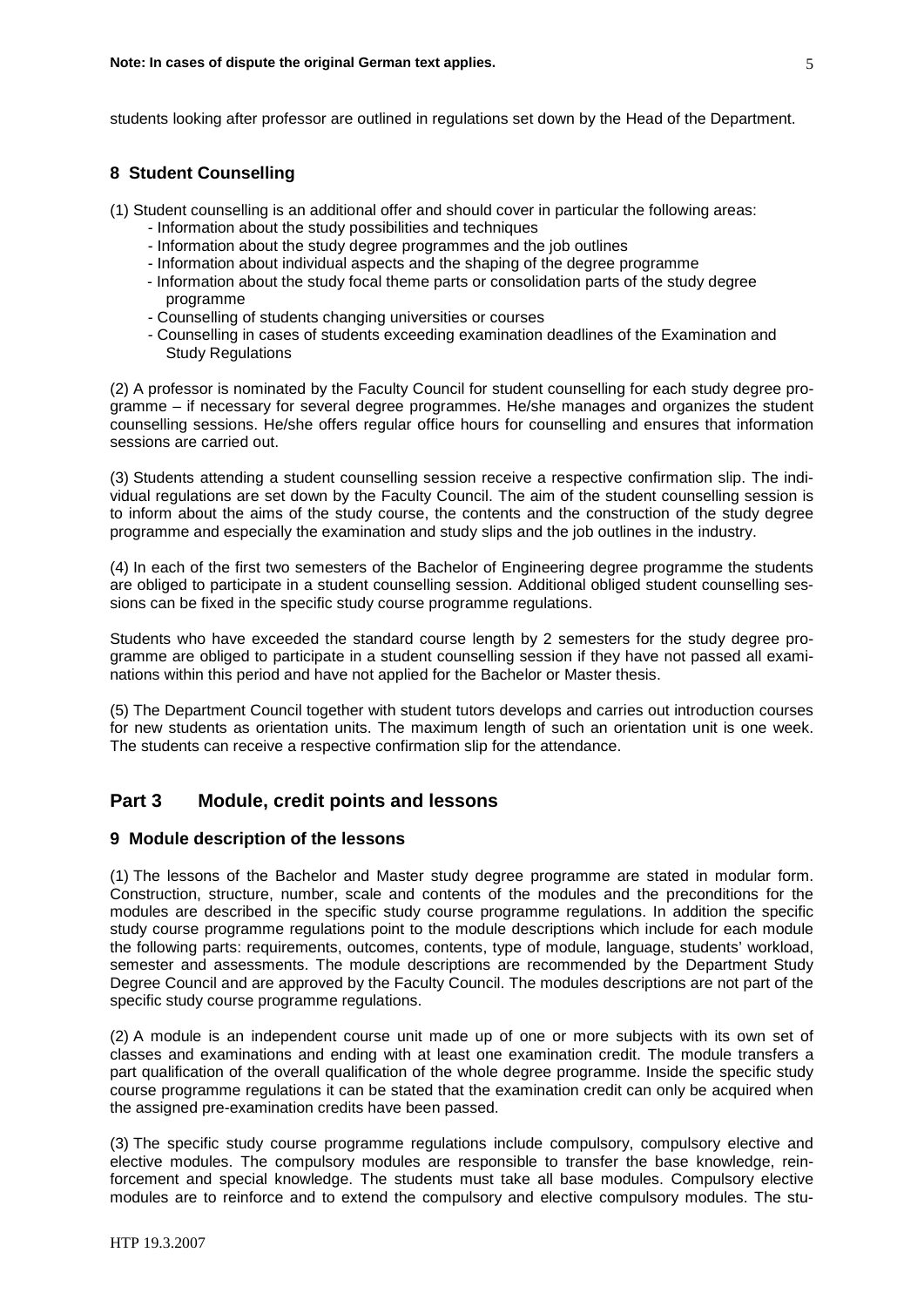dents must take the number of compulsory elective modules fixed in the specific study course regulations. The specific study course programme regulations could combine some of the compulsory elective modules to a study priority or study main emphasis. Elective modules are responsible to transfer additional knowledge to append the basic study course modules. They are not part of the Bachelor or Master degree examination.

## **10 Credit Points (CP)**

(1) The workload of the several modules for the students is measured in the form of credit points (CP) based on the European Credit Transfer System (ECTS). The mean workload of 30 hours is accredited by one credit point (CP). Each passed study year gets 60 CP, each passed study semester 30 CP. The Bachelor study course with a course length of three years is accredited by 180 CP, the one with a course length of three and a half year by 210 CP. A Master course study programme with a course length of one and a half year is accredited by 90 CP, the one with a course length of two years by 120 CP. A consecutive Bachelor- and Master course programme is accredited by 300 CP.

(2) A student can receive the credit points (CP) connected to a module, if she or he has passed the module examination and the additional study credits, pre-examination credits or the attendance requirements lined out in the specific study course programme regulations. Students who have passed the possible included training periods in industry and their final thesis (Thesis Part 16) receive the fixed number of credit points (CP) outlined in the specific study course programme regulations.

(3) A person who has ended the degree programme or has ended the degree programme without passing the respective degree programme examination receives the credit points for all passed examination credits.

## **11 Types of classes, attendance rules and course programme language**

(1) There are the following types of classes:

1. Lecture (lecturer presentation) (L)

The lecture includes the presentation and conveying of base and special knowledge and methods by the teaching staff.

2. Taught seminar (TgS)

In the taught seminars the teaching staff present and communicate basic and specialist knowledge and methods with the active participation of the students. It is a combination of lecture and exercise with the objective of enabling communication between the teaching staff and the students. It is a combination of lecture and exercise to enable a feedback process between teaching staff and students. The taught seminar is the predominate type of classes.

3. Exercise (Ex)

Attendance is compulsory. During an exercise the students have to complete specific tasks under the instruction of teaching staff.

4. Seminar (Sem)

Attendance is compulsory. The seminar lecture is enhanced or replaced by presentations or other contributions by the students.

5. Lab work or Lab work exercise (Lab)

Attendance is compulsory. During the Lab work work the students have to carry out practical tasks individually or as a group according to and under the instruction of the teaching staff. Through the Lab work work the students should learn the methods of measurement and examination from the various areas of application in the specific scientific task. They should gain experience and skills in the use of these methods and all related resources. The objective is to gain confidence in the use of the knowledge and abilities learned in the taught seminars. The outcomes of the practical tasks must be recorded, evaluated and interpreted.

6. Design exercise (De)

The design exercise is a interdisciplinary work wherein the students should train the interdisciplinary and working on their own on an extensive engineering or computer science project. The main results must be presented in professional form.

7. Construction and planning task (CPT):

The construction and planning task includes constructions and planning tasks related to the study degree course programme. The main results must be presented in form of a written paper.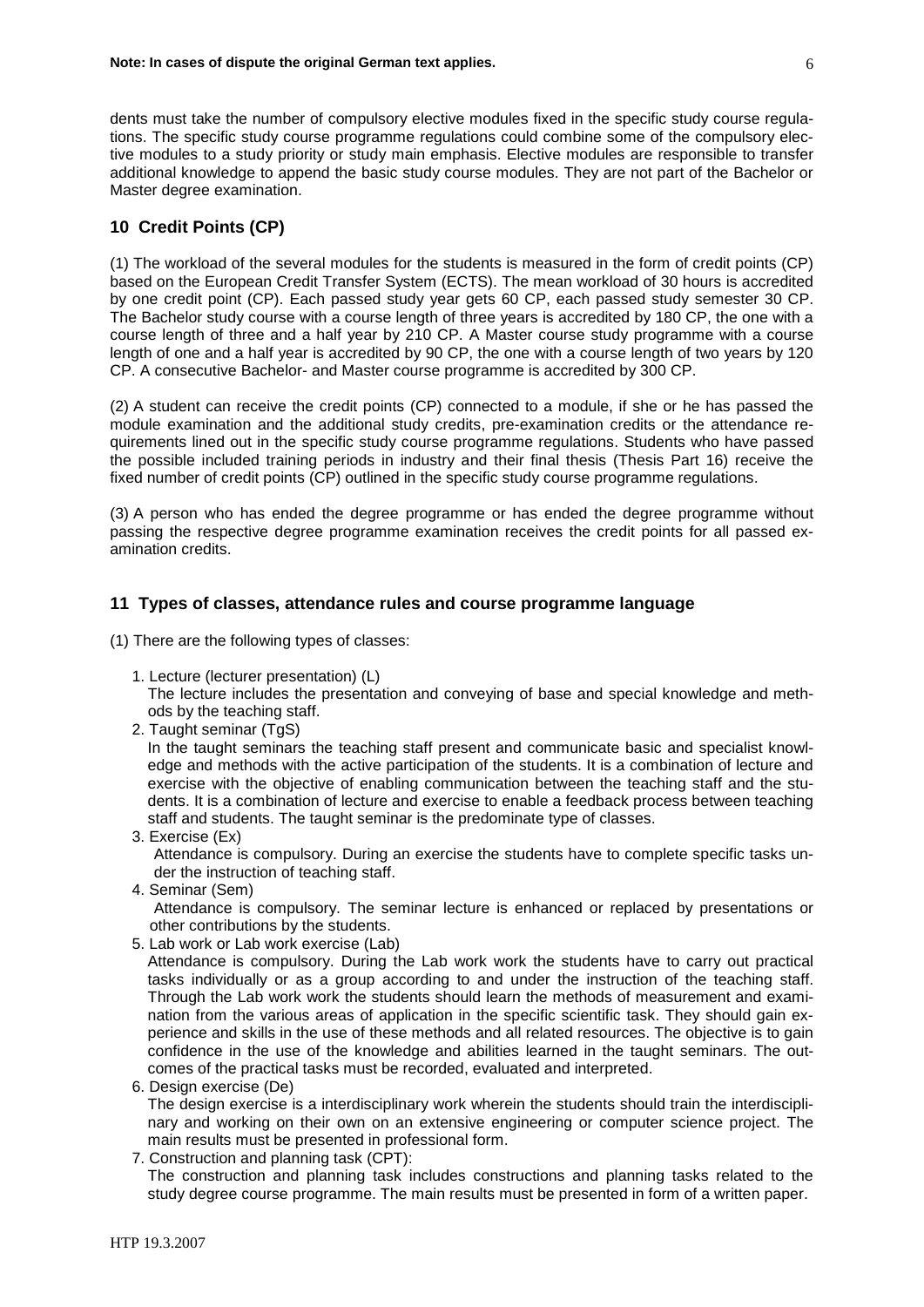8. Project (Pro)

The project is an interdisciplinary type of class including related exercises and general aims. The students organize their project parts by their own and in cooperation with each other under the instruction of the teaching staff. The students have to work alone or in groups and need to present their results. This includes learning of argumentation and literature investigation.

9. Excursion (Exc)

This is an external class carried out by members of the teaching staff and the students in the form of tours outside of the University of Applied Sciences, with the objective of gaining an insight into the technical-organisational problems of work life in the industry or other institutions of the related study degree course objectives. The requirements for the excursion (duration, study year etc.) are lined out in the specific study course programme regulations.

The specific study course programme regulations can include and describe additional types of classes.

(2) The specific study course programme regulations can fix the attendance for specific types of classes. The requirement for the attendance is fulfilled when the student has attended all the class hours determined for the class form in the specific study course programme regulations. If the attendance requirement is not fulfilled then the credit or confirmation slip for the respective course will not be granted and the grade is set to 0 graduate points, grade 5.0 respectively "not passed". Missed classes for the exercises and Lab work can be made up if an accepted reason for non-attendance is proven. Section 21 applies accordingly.

### **12 Limitations to take lessons, registration for lessons**

The head of the department can initiate a registration for specific types of classes or lessons to regular spread the students to the different lessons. If a registration is initialized the students need to register prior to the start of the beginning of the lessons. If some lessons are overcrowded the examination committee together with the head of the department can spread the students to other lessons with the same contents. If no other lessons exist the students have to take the lesson in the following semester. The students only can change the registered lessons if this agreed by the examination committee and the head of the department. The specific task for the registration process is outlined in specific rules of the department. Students who have to take a lesson within an other semester due to the registration process, can achieve a confirmation.

## **Part 4 Examination rules**

## **13 Examination Committee**

(1) An Examination Committee is formed for the organisation of examinations for all degree programmes and for the duties allocated by these Examination and Study Regulations. The faculty council specifies for which study degree course an examination committee shall be formed. The examination committee consists of five members of the degree programme: three professors, an academic employee and a student of the degree programme. The term of office for the student member is one year, for all other members it is two years.

(2) The members of the Examination Committee and their respective deputies are chosen by the Faculty Council. The Examination Committee chooses a chairperson and a deputy chairperson from its members. Both must belong to the group of professors.

(3) The Examination Committee ensures that the Examination and Study Regulations are upheld and the correct taken of examinations is guaranteed. The Examination Committee together with the head of the Department and the Dean of the Faculty determines the dates for the examination credits to be taken during the course. It provides an examination plan for the respective semesters to ensure the performance of all module examinations, study credit, pre-examination slips and the final thesis (Thesis Section 16) within the standard course length of the study programme. The Examination Committee reports to the Faculty Council about the development of examinations and course lengths and makes recommendations for the reform of the degree programme and the Examination and Study Regulations if necessary.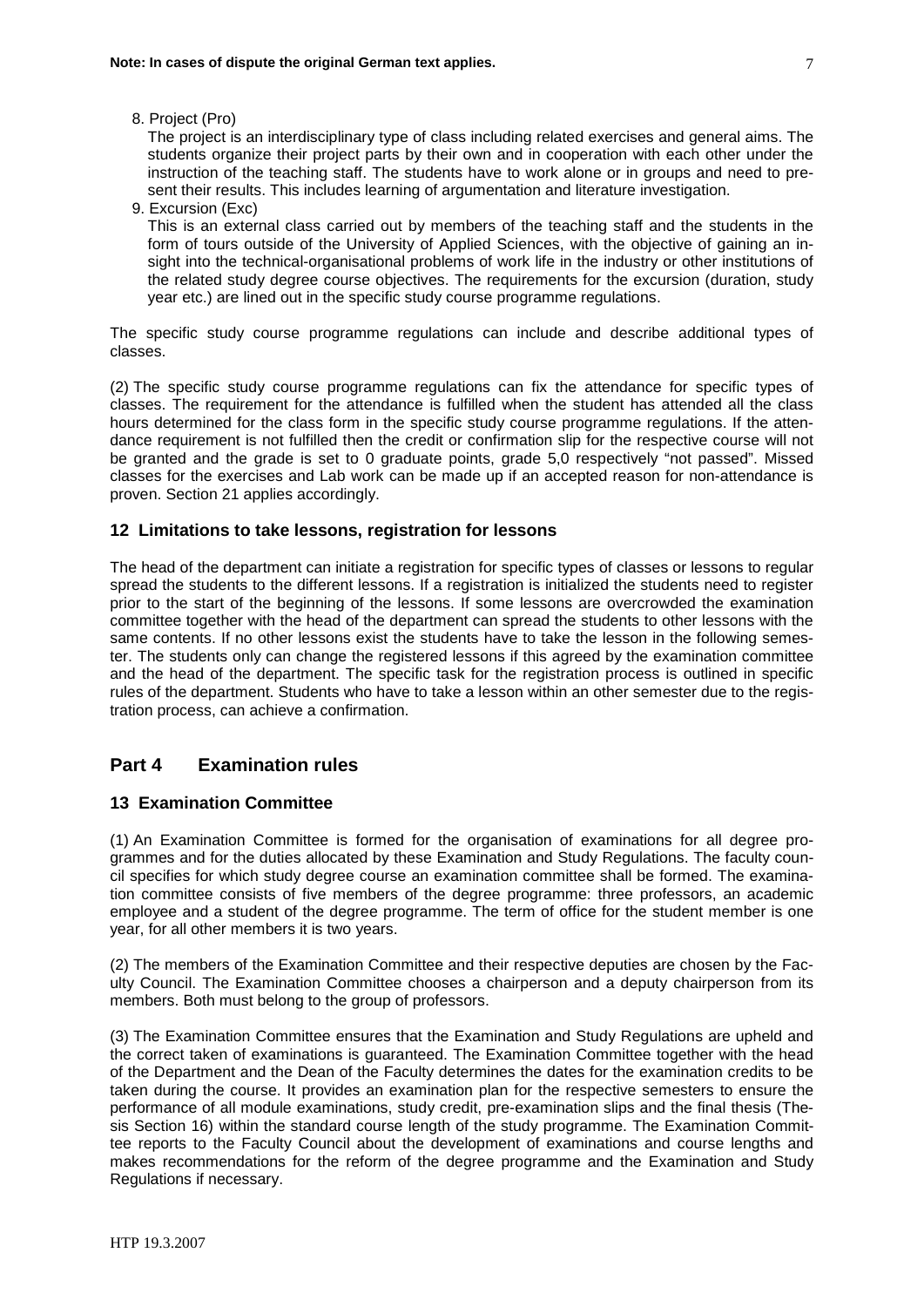(4) The members of the Examination Committee have the right to sit in on examinations. The members are sworn to discretion over all processes and consultation to do with the examination of individual students. If a member or the representative is not working for the civil service the Chair of the Examination Committee needs to sworn the person to discretion.

(5) The Examination Committee meetings are not open to the public. The Examination Committee is quorate when at least three members, of which one is the Chair or the deputy chair, are present. In the case of a tied vote the vote of the Chair decides, in his absence that of the deputy chair. The Examination Committee can decide in a rules of procedure in which cases decisions can be arrived at by rotation procedure. It can in the rules of procedure transfer individual jurisdiction to the Chair. The Examination Committee can be appealed to against the decisions of the Chair; the appeal has a deferring quality. The minutes take the decisions of the Examination Committee. The decisions of the Examination Committee and those of the Chair of the Committee decided by the rules of procedure are reliable for all involved persons, if they are concerned to the organisation of examinations, their preparation and carrying out and the observing of the examination rules. Appeals and court proceedings of the students remain unaffected.

(6) The Examination Committee determines the examiners and the dates for the examination credits, study credits and pre-examination credits to be taken during the course. The students apply procedure to participate in examinations is fixed by the Examination Committee. The Examination Committee publishes in time all rules, determinations and decisions related to the examination and study regulations especially the applying and examination dates and the examination results with compliance the Data Protection Acts on the examination board, the internet or in other useful form.

(7) The students need to apply to participate in examination via the decided applying procedure. Date changes that are absolutely necessary must be made known by the Examination Committee at the latest 14 days before the then new date. The Examination Committee can set up special examination dates.

(8) If the examiners offer additional examinations then they must inform the Examination Committee in such good time that the dates can be generally made known via a notice at least two weeks before the additional examination date. See also part 6.

### **14 Examiners**

(1) The examiners are appointed by the Faculty Council. The Faculty council can delegate the appointment to the Examination Committee. Professors can be appointed as examiners for all examinations in their field. Teaching staff for special courses, lecturers, assistant lecturers for science and arts can only be appointed as examiners for their own courses. In exceptional cases people of other faculties of the Hamburg University of Applied Sciences or other universities can be appointed as examiners in so far as they hold the qualification to be tested in the examination or a similar qualification.

(2) Other people working in the industry outside the university can be appointed as second examiners for the final thesis (section 16) in so far as they hold the qualification to be tested in the examination or a similar qualification. The proof has to be delivered to Examination Committee. The Examination Committee together with the Chair of the Department decide about the appointment as second examiner.

(3) The examiners are not tied to directives in the judging of examinations. Section 13 (4) sentence 1 and 3 applies accordingly.

## **15 Module examinations and study credits**

(1) Module examination credits (EC) are composed by a minimum of one graded examination credit. As stated in the specific study course programme regulations the module examination can be composed by more than one graded examination credit. If the module examination credit includes attendance rules then the credit slip will only then be issued when the student has fulfilled the attendance obligation for the named class according to Section 4.

(2) A study credit (SC) is assessed by "passed" or "non-passed" but not graded. A pre-examination credit (PEC) is a study credit which is assigned to certain examination credits. The examination credit can only be acquired when the assigned pre-examination credit has been passed. If the study credit or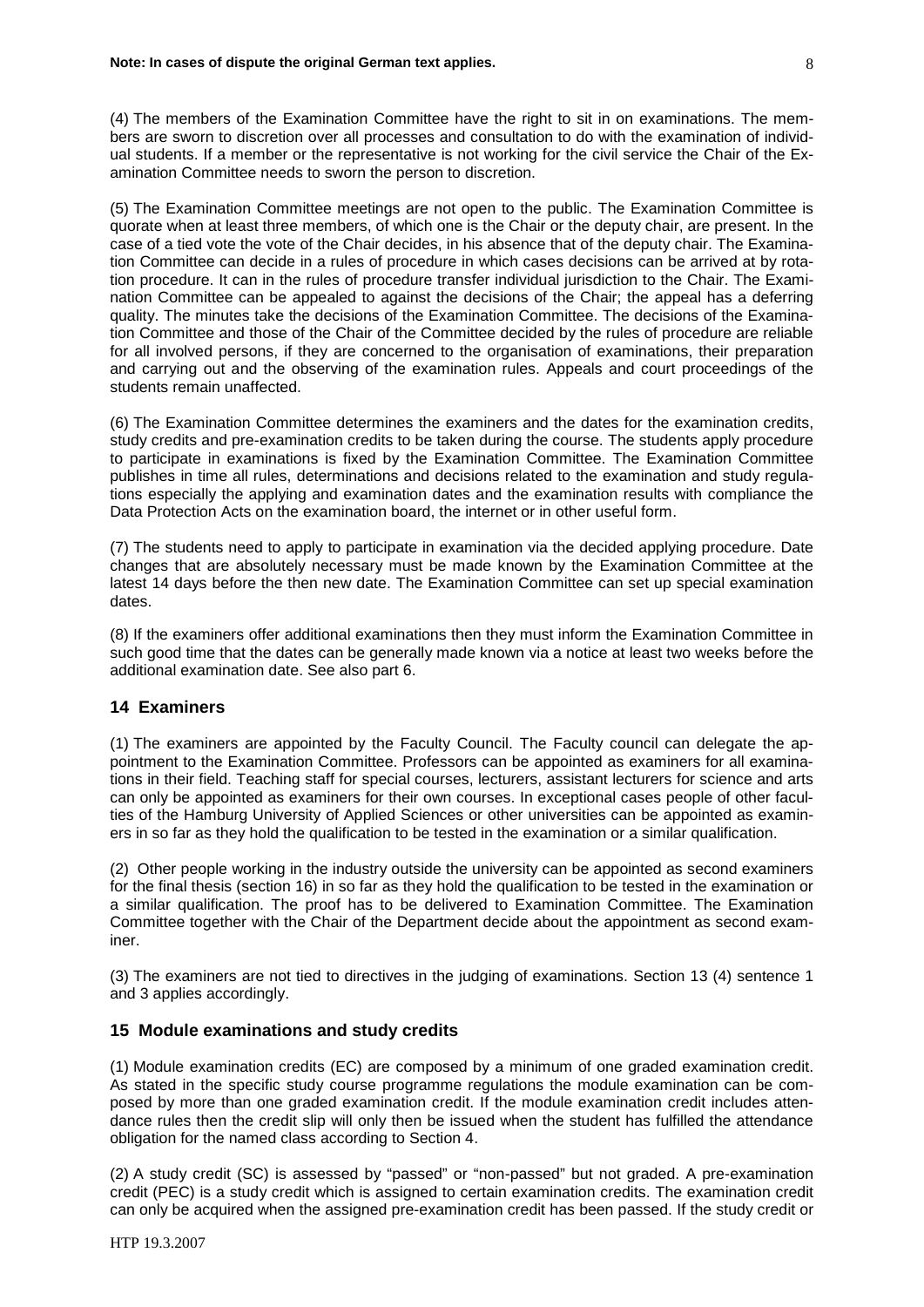the pre-examination credit includes attendance rules then the credit slip will only then be issued when the student has fulfilled the attendance obligation for the named class.

(3) Module examination credits (EC) and study credits are acquired for each subject through one of the types of examination named in 4. In as far as not otherwise determined by the specific study course programme regulations the examiner sets the respective time period as well as the formal examination conditions, in particular the type and scope of the allowed study aids. If no type of examination is outlined in the specific study course programme regulations the Examination Committee announces the type examination prior to starting of the lesson.

(4) Examination and study credits can be acquired through the following examination types and those listed in the specific study course programme regulations.

#### 1. Written examination (WE)

A written examination is completed under supervision, in which the students have to complete the set exercises alone and independently without study aids or with the use of permitted study aids. Written examinations made up in the main of multiple-choice exercises are not permitted. A written examination lasts at least 60, at most 240 minutes.

#### 2. Oral examination (OrE)

An oral examination is an examination discussion in which the students must show that they fully understand the examination material. An oral examination lasts at least 15, at most 45 minutes. Oral examination can be carried out as single or group examinations. If a minimum of two examiners hold an oral examinations (colleague examination) only the examiner responsible for the specific task of the examination subject is able to examine the student. If the oral examination is not a colleague examination an additional assessor appointed by the Examination Committee has to join the examination. The assessor can be appointed out of the groups of examiners listed in Section 14 (1). The grade is fixed by the responsible examiner together with the other examiners of the colleague examination or the assessor. The minutes fixes the main contents of the oral examination which is signed by all examiners and the assessor and is stored together with the examination file.

### 3. Paper (Pap)

A paper is made up of a written and an oral part. The written part contains a summary of the most important results, the oral part is a presentation of the summary based on the written part and an advocation of the same in a subsequent discussion. The oral presentation lasts at least fifteen, at most forty-five minutes. The presentations and graphics shown during the oral presentation need to be handed out to the examiner in written and electronic form. The additional paper includes all important results and must be handed out to the examiner.

#### 4. Home project (HP)

A home project is a written examination of a set exercise which widens or deepens the respective taught material. A maximum of three month is allowed for completion. If the home project is a graded examination credit an additional colloquium (see 9) within the period of one month has to be held by the student.

#### 5. Lab work completion (LC)

Lab work is successfully completed when the students have fulfilled the attendance and have successfully carried out the experiments set by the examiner and have proven their knowledge through an accompanying colloquium (see 9) and/or with the help of transcripts and/or written exercise solutions. The colloquium is an examination discussion which first and foremost serves the purpose of examining whether the candidate has completed the work independently. The colloquium lasts at least 10, at most 30 minutes. The written work is to be handed in within a deadline set by the examiner. The deadline expires at the latest at the end of the respective semester in which the assigned class type (lab work) is carried out.

#### 6. Lab work examination (LE)

A Lab work examination is made up of a Lab work completion and at the end of the class of a final examination of the performance. During this examination the student should solve an experiment alone and independently. The examination lasts at least 90, at most 240 minutes.

7. Exercise slip (Es)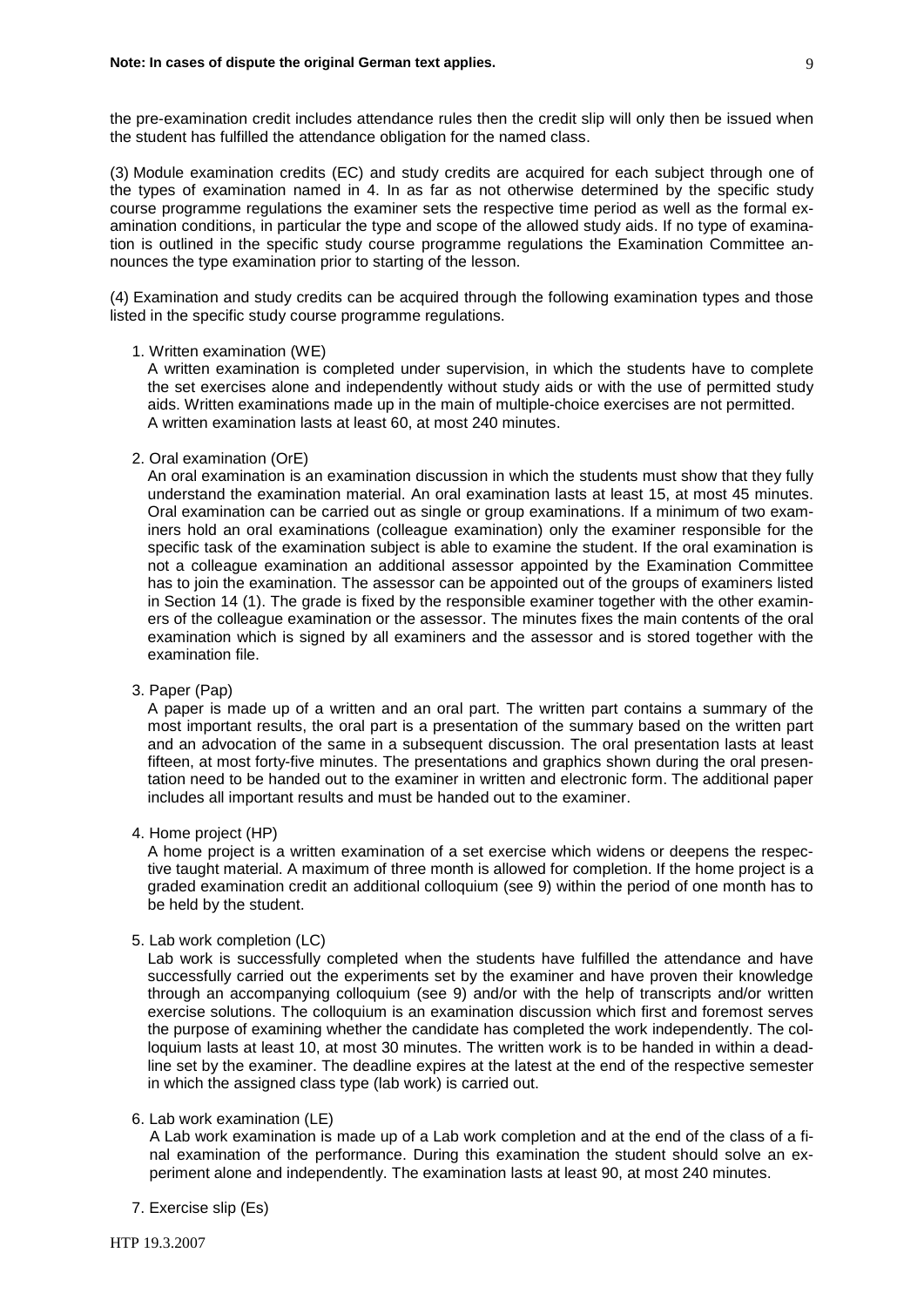An exercise slip is successfully completed when the students have fulfilled the attendance and have successfully carried out by written exercise solutions the theoretically exercises set by the examiner and have proven their knowledge through an accompanying colloquium (see 9) or oral presentation. The colloquium lasts at least 10, at most 30 minutes. The written work is to be handed in within a deadline set by the examiner. The deadline expires at the latest at the end of the respective semester in which the assigned class type (exercise slip) is carried out.

8. Project (Pro)

A project is an interdisciplinary type of exercise of the business related part of the study course programme. The results of the project need to be documented. The project lasts at least six and at most twenty-six weeks and is accompanied by a colloquium (see 9). The specific study course programme regulations can state additional features about form, contents and aim of the project and as well other forms for the completion of the project slip.

9. Colloquium (Cq)

A colloquium can be combined with the examination type Bachelor or Master thesis. A colloquium is a oral examination discussion where the students have to prove their knowledge of the examination task through free speech. The colloquium lasts at least 15 and as most 45 minutes if no other time decisions are made by the specific study course programme regulations. The colloquium shall show that the student has worked independently on the examination task. Colloquium can organised as single or group examination. If the colloquium is part of the final thesis (section 16) the rules for the oral examination (see 2) applies accordingly.

(5) Members of the University of Applied Sciences are admitted to listen at the oral examinations according to the number of places available. Students who are to take the same examination in the next examination period are given precedence. Admission does not include the consultation and announcement of the examination results to the students. The Examination Committee can close the examination to the public on request of the student via the examiner.

(6) The module examination credit and the associated examination credits must be graded by an examiner selected according to Section 14 (1) with the grade system defined in Section 18 (2). The study credits ort he pre-examination credits examination must be graded by an examiner selected according to Section 14 (1) with passed or non-passed.

### **16 Thesis**

(1) At the end of the Bachelor and Master degree course programme the students have to work on a final thesis. Students should show in the Bachelor project that they are able to work on a problem from the scientific, applied or vocational fields of work of the Bachelor degree programme. The students should show additionally in the Master thesis that they are capable of handling independently problems in the scientific, practice-oriented and vocational fields of the Master degree programme, using scientific methods and knowledge, putting them into context as well as developing this scientific and practice-oriented knowledge further.

(2) The thesis is a written drawing up of the based project. The thesis is distributed via the Examination Committee. The distribution date has to be written in the file. Before a thesis can be distributed a fixed number of modules respectively credit points lined out in the specific study course programme regulations have to be passed by the student. The students are advised to suggest topics.

(3) The thesis can be supervised by any professor selected according to Section 14 (1). The students are advised to suggest an examiner. The examination committee should select the suggested examiner if possible.

(4) The thesis is to be handed in within a time period declared in the specific study course programme regulations. The topic must be constructed in such a way, that it can be completed within the fixed time period allowed for this work. The thesis has to be handed in as two copies (an examination copy copy for the examiner - and a copy for the second examiner) and in electronic form to the Examination Committee or to be posted with the postal stamp of the last day of the deadline. The type of the electronic form has to be decided by the Examination Committee. The date of handing in is written in the file. The Examination Committee can extend the deadline by half of the maximum handing in time period at the most if the student makes an official application stating an important reason before the deadline runs out. The opinion of the supervising professor is to be requested before the decision is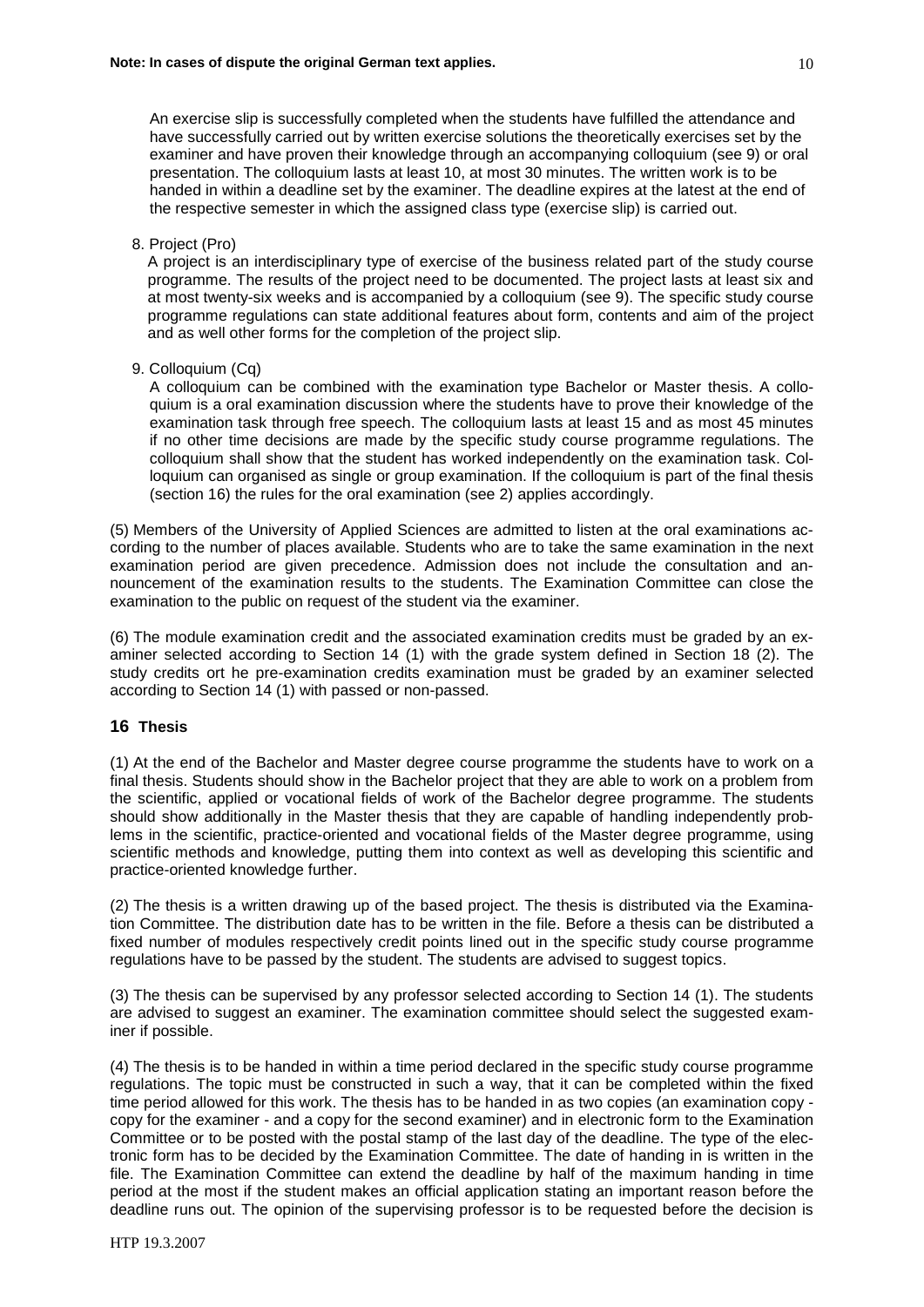made. In cases of hardship an interruption can be approved by the Examination Committee. Section 22 applies accordingly.

(5) A written declaration is handed in with the thesis stating that the work - in the case of group work the respective marked parts of the work (Section 18(1)) - has been completed independently without outside help and only the defined sources and study aids were used. Sections that reflect the thoughts of others in other works are to be made known through the definition of sources.

(6) The thesis is graded by the supervising examiner, if there are no compelling reasons why this should not be so, and by a second examiner who is nominated by the Chair of the Examination Committee from the group of professors nominated according to Section 12 (1). As the second examiner a person according to Section 12(2) can be nominated. A written report about the grading of the thesis project is to be completed by the supervisor examiner and the second examiner and they grade the thesis independently. Before the thesis is graded both examiners carry out an additional colloquium together with the respective student (Section 15 (4) no.9). The grade of the thesis is the mean of the individual grades. The specific study course programme regulations must include the weighting factor of the individual grades of the thesis and the colloquium which is used to calculate the final grade of the whole degree programme.

(7) The Thesis is made publicly available by the faculty in agreement with the student and the supervisor examiner. The thesis is publicly available for a period of at least two years after its grading. If the thesis is based on a project related to a company or other private or public organization the student need to show a written agreement of the organization or company.

## **17 Examination participation**

(1) All module examination slips and study examination slips have to be taken during the study degree programme course.

(2) The Bachelor and Master degree programme examination consists of all module-, study- and examination slips fixed inside the specific study course programme regulations and the final thesis (Bachelor respectively Master thesis) including possible university guided practise in industry phases.

(3) Participation in examinations is not permitted to those who have finally failed to pass the Bachelor respectively the Master degree programme examination in the same degree programme. The Faculty arranges in additional papers if the above rule in sentence one is true for related or similar study course programmes.

(4) Module, study and examination credits of specific modules of the following semesters or study years can be taken only if the module, study and examination credits of the previous semesters or study years are passed. These rules can be described in the specific study course programme regulations. If a student commits a violation to sentence 1 and passes a module, study or examination credit the credit must be deleted.

(5) The students apply binding in law to participate in examinations via an application system of the Examination Committee. The Examination Committee determines the dates for the application and the dates for the examination credits to be taken during the course. The students can not apply or cancel the application for an examination after the end of the application period. Students who are not applied within the application period can not take the examination credit. Applied students who do not participate the examination receive the grade "non-passed". Section 21 (3,4) applies accordingly. The binding in law of the application can be excluded in the specific study course programme regulations.

(6) If a student does not participate a examination in the case of illness he has to hand in a medical certificate without delay to the Examination Committee which means on the day of the examination or the following working day.

(7) Should students provide medical proof that due to a continuous physical impediment they are unable to sit the examination in full or partially in the foreseen form then the Examination Committee can approve that equivalent examination credits be produced in another form or the period of time allowed for completion can be extended.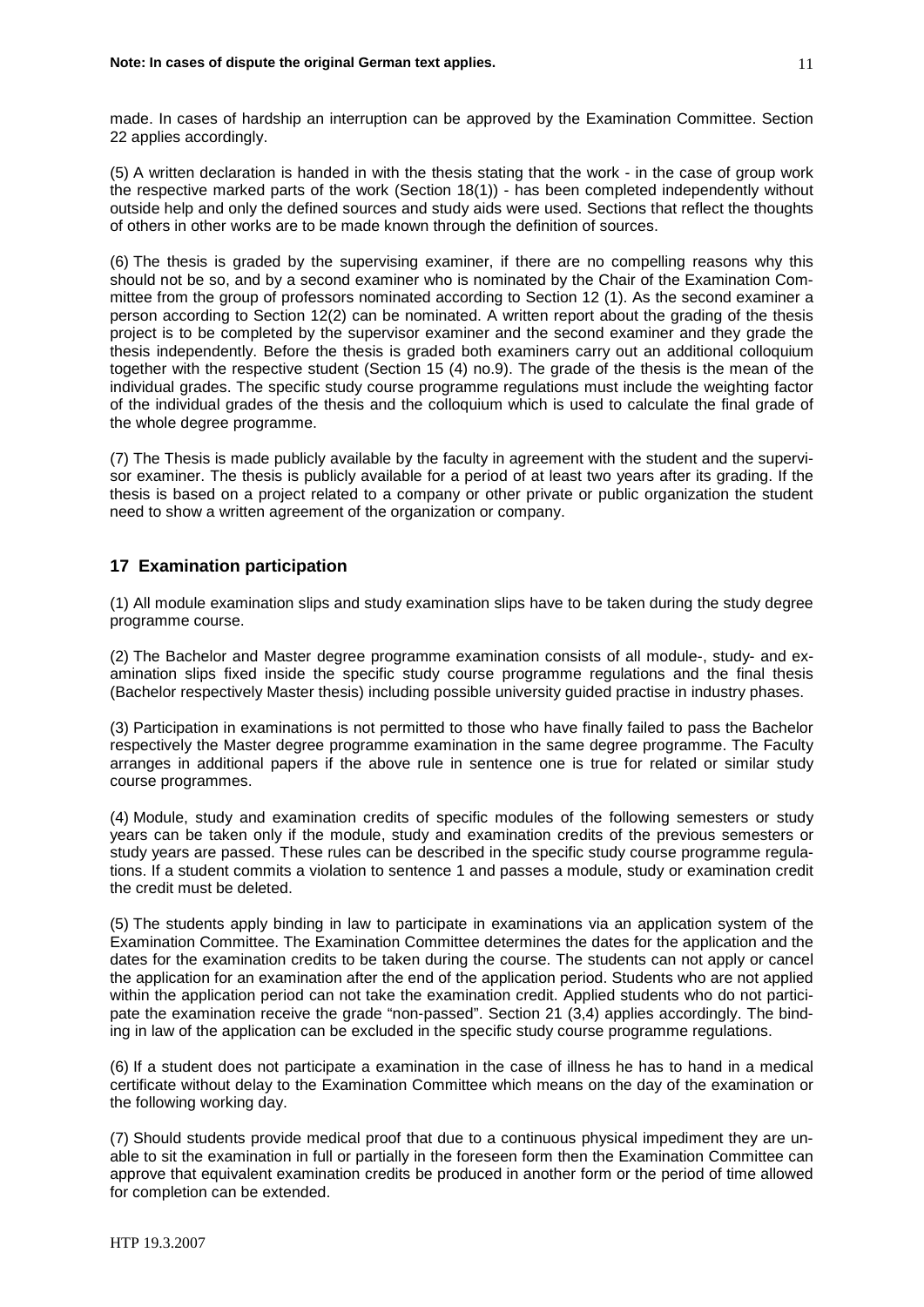## **18 Grading examination and study credits**

(1) The performance of the individual students is graded. Work completed as a group can only be recognised as an examination credit for individuals, if the individual performance can be clearly identified. The differentiation of performance occurs on the basis of the stating of sections or page numbers or by the additional description presented by one of the members of the group which makes a differentiation of the individual contributions possible. In addition, it must be determined in a colloquium whether the individual students can independently explain and advocate their own contribution as well as the work process and the result of the group. The colloquium is an examination discussion with the foremost purpose of determining whether the contribution was achieved independently. (Section 15 (4) no. 9).

(2) The grading of the individual examination credits occurs on the basis of the following grades:

| Graduate points<br>(grade) |     | grade<br>(grade)         |     | grade<br>(graduation) | description                                                                           |
|----------------------------|-----|--------------------------|-----|-----------------------|---------------------------------------------------------------------------------------|
| 15                         | $=$ | 0.7                      | $=$ | excellent             | $=$ a particularly exceptional performance                                            |
| 14 to 13                   | $=$ | 1.0 and $1.3$            | $=$ | very good             | an exceptional performance                                                            |
| 12 to 10                   |     | $= 1.7, 2.0$ and $2.3 =$ |     | good                  | $=$ a performance that lies well above the<br>average required                        |
| 09 to 07                   |     | $= 2.7, 3.0$ and $3.3 =$ |     | satisfactory          | an average performance                                                                |
| 06 to 05                   |     | 3.7 and 4.0<br>$=$ $-$   | $=$ | passed                | = a performance that fulfilled the require-<br>ments despite its weaknesses           |
| 04 to 00                   |     | $= 4.3, 4.7$ and $5.0 =$ |     | fail                  | $=$ a performance that did not fulfil the re-<br>quirements due to extreme weaknesses |

The specific study course programme regulations can choose the grade in form of graduate points or grades (grade). A module examination is passed only if the grade is "passed" (grade 4.0 respectively 05 graduate points) at least.

(3) The grade of module examinations composed of more than one examination credit is calculated by the arithmetic mean of the individual grades of the examinations. Instead the calculation of the module grade can be done by the weighting via the credit points or other weighting numbers fixed in the specific study course programme regulations. If more than one examiner grades an examination credit the overall grade is calculated by the arithmetic mean of the individual grades of each examiner. The calculation of the arithmetic mean includes only the first two decimal places, all other places are deleted without any rounding. Especially by using graduate points decimal points under 0.5 are rounded down while decimal points over or equal to 0.5 are rounded up. By using the grades (grade) the following schema has to be used:

| up to | 0.85               | excellent    |
|-------|--------------------|--------------|
| over  | 0,85 up to 1,5     | very good    |
| over  | 1,5 up to 2,5      | good         |
| over  | 2,5 up to 3,5      | satisfactory |
| over  | up to $4,0$<br>3.5 | passed       |
| over  | 4,0                | fail         |

(4) Study and pre-examination credits are successfully achieved when they are graded with at least 05 graduate points respectively the grade 4,0. A successfully passed study or pre-examination credit is described as "passed", a not successfully passed credit as "failed". Otherwise the regulations in the subsections (1) to (3) apply accordingly.

(5) The module examination credit is passed when all related examination credits have been passed and at least 05 graduate points respectively the grade 4,0 have been achieved in the defined type of examination and in addition the related study or pre-examination credits are passed.

(6) For the Bachelor and Master degree course programme examination (Section 17 (2)) an overall grade is calculated. The specific study course programme regulations specify the specific calculation regulations for the overall grade. Weights are assigned to all examination credits and the thesis. The sum of all examination credits and the thesis grade multiplied by their related weights gives the overall grade.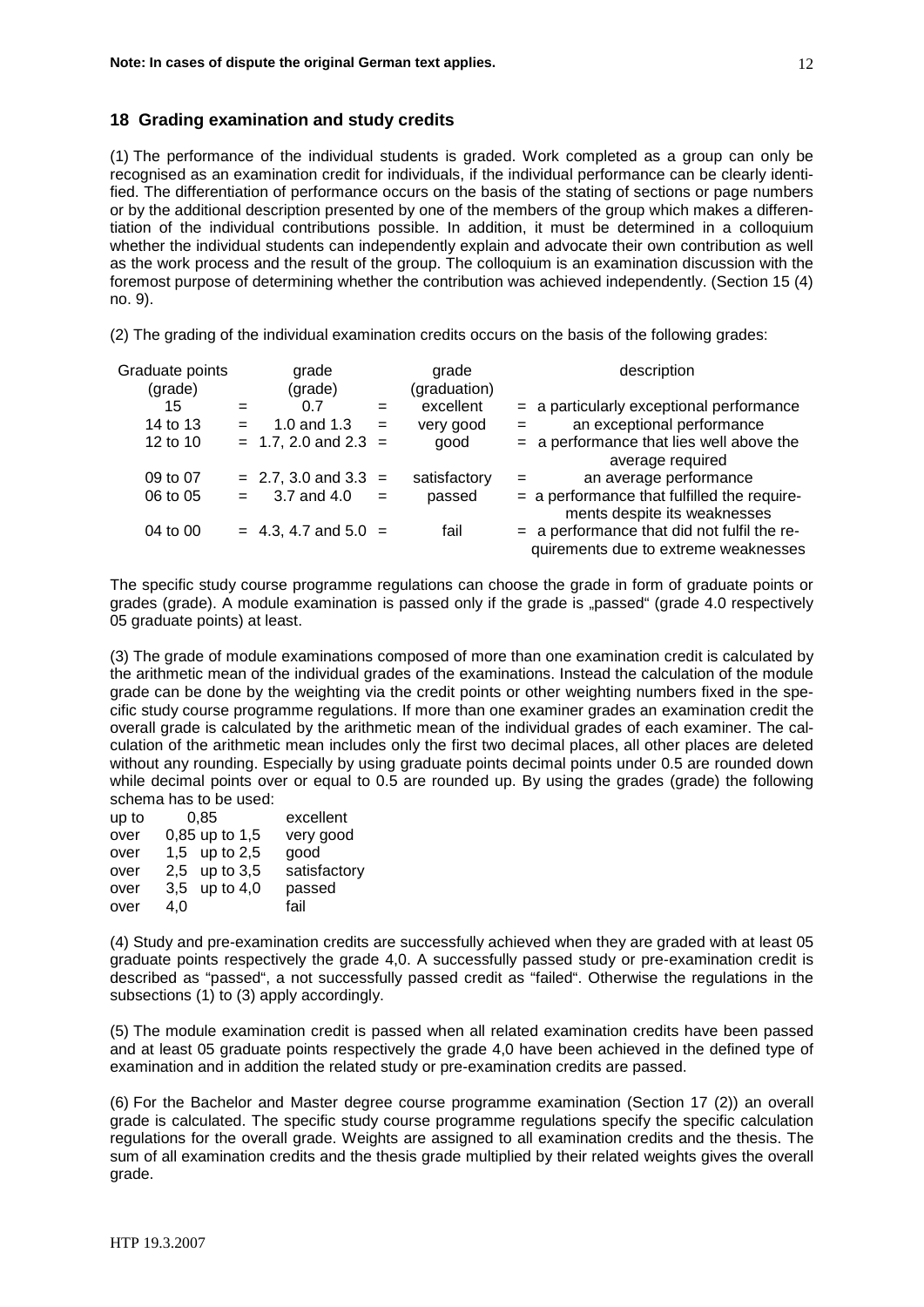(7) The graduation of the final examination of the degree course programme examination is fixed by a table including the assignment between the graduate and the overall grade. The table is part of the specific study course programme regulations. The graduate of a passed Bachelor or Master degree course programme examination is excellent, very good, good, satisfactory or passed.

(8) In addition to the graduate a relative grade is added. The relative grade describes the rank of the student within a specified examination period. The examination period is fixed for all degree programmes by the Faculty. To calculate the relative grade the overall grade is used. The relative grade schema based on the ECTS is used:

A the best 10 %

B the next 25 %

C the next 30 %

- D the next 25 % and
- E the next  $10\%$ .

(9) If a student receives a grade for a written examination that is less than 05 graduate points respectively he/she receives a grade 4.3 then he/she can officially request that the examination credit be graded by a second examiner who is nominated by the Examination Committee from the group of examiners appointed according to Section 14 (1). The graduate points result from the average of the two gradings.

(10) The specific study course programme regulations can include the following rule if after a second resit the written examination credit shall be graded with "fail". In this case the examiner can carry out an oral questioning of 30 minutes at least. This oral questioning includes for the student the possibility to correct his/her written examination in written form. The best result for the written examination credit after the oral questioning is 05 graduate points or the grade 4.0 or the graduate "passed". The specific study course programme regulations can limit this rule to specific study course parts and/or grades and/or can be expanded to all failed written examinations.

(11) The specific study course programme regulations can include the following rule if after a second resit the written examination credit shall be graded with "fail". In this case the student can officially request an additional oral examination related to Section 15(4) no. 2. The official request is requested latest within 2 weeks of the semester teaching weeks after knowing the result of the examination. The oral examination should last at least 15, at most 30 minutes. The best result for the written examination credit after the additional oral examination is 05 graduate points or the grade 4.0 or the graduate "passed". The specific study course programme regulations can limit this rule to specific study course parts and/or grades and/or can be expanded to all failed written examinations.

(12) The grading period should not exceed six weeks. The graduate points for the examination credits are reported without delay and explained on request.

(13) The students can take an examination in subjects in addition to those chosen (additional subjects). The grades however, are not included in the total grade. The results of a maximum of three examinations in additional subjects are included in the certificate on application. The grades of the additional subjects are not used to calculate the overall grade.

(14) A examination credit is grades with "failed" (grade 5,0 respectively 0 graduate points) if the student has applied for the examination credit by binding in law but did not participate the examination. Section 21 (3) applies accordingly.

(15) A examination credit in form of a written examination (WE) can include up to two tests. The grade of the tests can be included to the grade for the examination credit. A test is a written examination which lasts at most 60 minutes. Prior to the start of the related class type the number of tests and the date for the test has to be announced. The grade of the individual tests is based on the above grade rules. The mean of the individual grades gives the total grade of the tests. The grade of the examination credit is calculated by 20% of the grade of the tests and by 80% of the final written examination of the examination credit. A failed test may not lead to a fail for the examination credit.

(16) The specific study course programme regulations can include the following rule: The students can acquire an additional examination credit once in the Bachelor degree programme in the form of a paper. The examiner sets the topic for the paper and the time of its delivery. For this the student must make an official request to the Chair of the Examination Committee via the examiner latest one week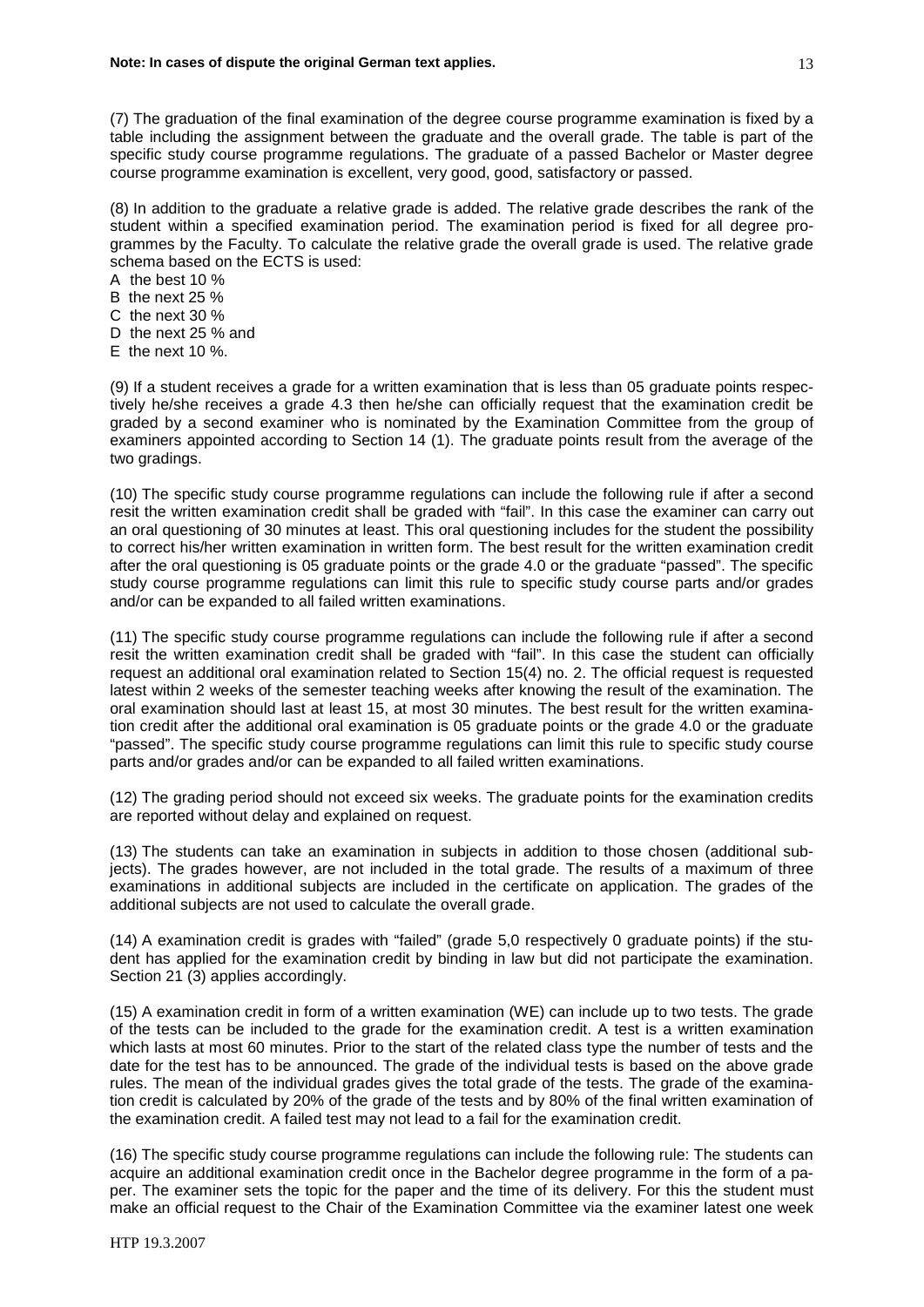after the last module examination grade for the whole degree programme is known. The grades of subsection 2 are used. The graduate points awarded for the paper are multiplied by a factor 0.5 and are added to the overall grade of the respective qualification if graduate points are used for the grading. If grades are used, the grades awarded for the paper must be subtracted from the overall grade of the respective qualification. The specific regulations for the calculation process of the grades for the additional paper are fixed by the Examination Committee. The weighting factor for the additional paper can be 3% at lest of the sum of all weighting factors of the whole degree programme. Only for the Bachelor degree programme examination this additional examination credit is added.

(17) The subsections 1 to 6 apply accordingly for the study and pre-examination credits.

### **19 Resitting module examinations**

(1) Passed module examinations and single passed examinations of a module examination can not be resat.

(2) Each initially failed examination can be resat twice. The resit should as a rule take place at the after next examination date, at the latest however, within a year. As well the resit of the examination must be offered within this period. The training in industry semester (Section 6 (3)) is not counted for this resit period. The respective examination is considered as finally not passed when the possible number of resits has been exhausted without success. The specific study course programme regulations can change the period for the resits.

The specific study course programme regulations can determine that all module examinations respectively the attached examinations of the first study year must be passed within a fixed period. If the examinations are not passed during this period the study degree examination is finally not passed. The period for the Bachelor study course programmes is two years and do not depend on the respectively length of the study degree programme. Within this period three examination trials at least must be possible by the study organisation.

(3) If compulsory elective modules exist and the student changes the lesson or the compulsory elective module the number of examination trials does not increase. The number of examination trials will be added to the new chosen lesson or compulsory elective module. For a changed compulsory elective module the pre-examination need to retaken and can only be taken in consideration if they are equal.

(4) The Bachelor or Master Thesis can be repeated once. This is as well true if the Thesis is part of a final module. An official application to repeat the Thesis must be made to the Examination Committee within six months of the grade being made known. The repetition is considered failed if this deadline is not met. In well-founded cases a second repetition is possible. The Examination Committee makes this decision.

(5) In cases of a change in university, degree programme or Examination and Study Regulations failed examinations which are founded on equivalent examination levels are considered in the total according to subsections (2). Section 17 (3) sentence 3 applies accordingly.

### **20 Accreditation of study periods, study and examination credits**

(1) Study periods, study and examination credits in other degree programmes are accredited in as far as they are equivalent. Study periods, study and examination credits are equivalent when they are in the main the same in content, scope and level of those of the degree programme of the enrolling university. This is done as a total appraisal and calculation and not a schematic comparison. The accreditation of study periods, study and examination credits acquired outside of Germany must observe the equivalency agreements approved of by the Conference of Ministers of Education and Cultural Affairs and the arrangements within the framework of university partnerships. A conditional accreditation is allowed.

(2) Subsection (1) applies for study periods, study and examination credits acquired in state recognised distance-learning degree courses.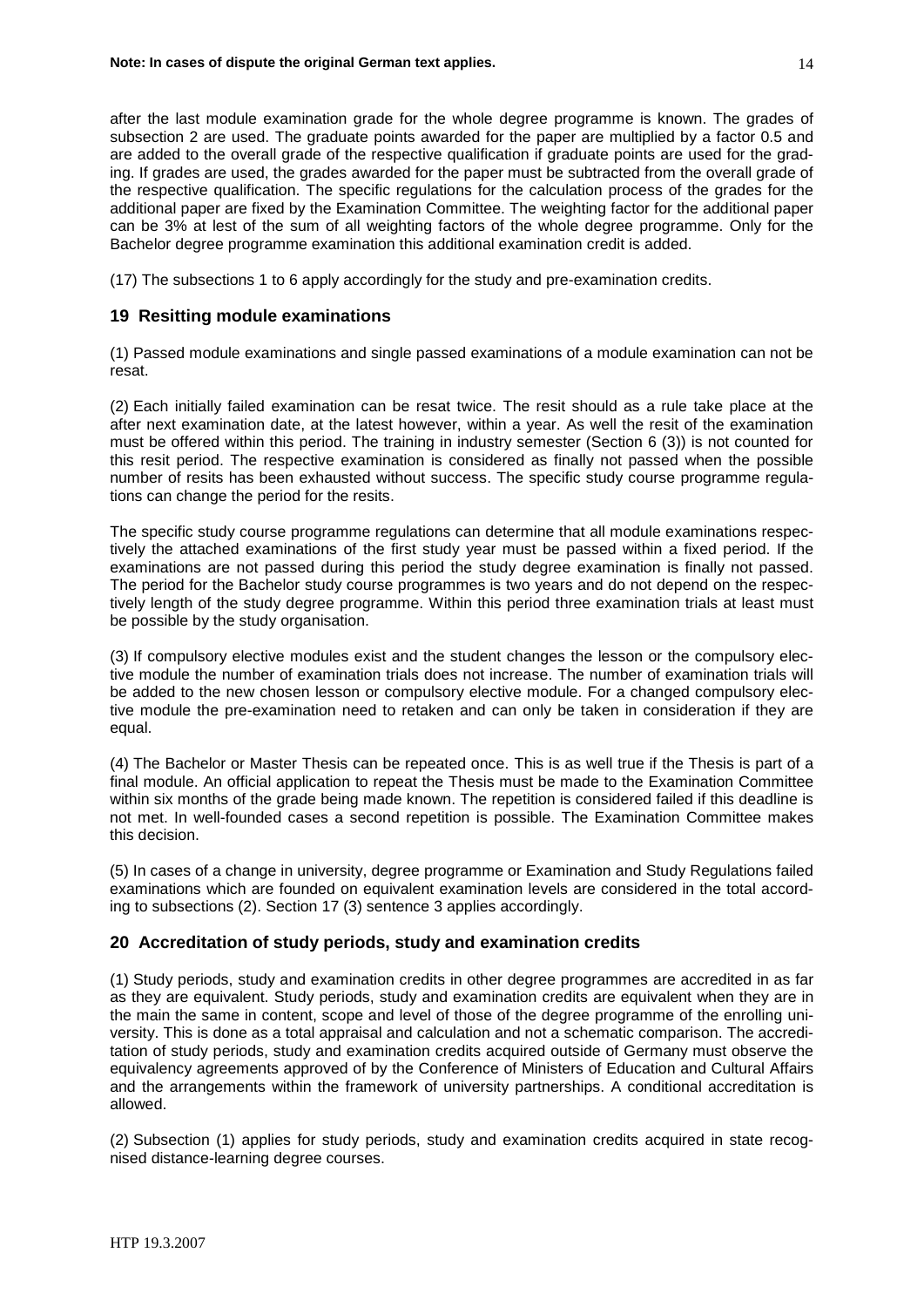(3) Equivalent training in industry periods (Section 6) are accredited. This applies as well for excursions.

(4) If study and examination credits are accredited, the grades - as far as the grading systems are comparable - are carried over and included in the calculation of the total grade. Where grading systems are not comparable an examination has to be taken to carry out the grade.

(5) If the requirements of subsection (1) to (4) are fulfilled then there is a legal right to accreditation. The accreditation of study periods, study and examination credits acquired in Germany occurs by order of the authorities. The students have to provide the documents necessary for accreditation..

(6) The Examination Committee decides on the accreditation on the official application of a student. In the cases of subsections (1) it also decides which conditions are to be fulfilled. An accreditation can occur only before an examination is taken. Applied accreditations after an examination is taken are not allowed. An accreditation of the Bachelor or Master Thesis (Section 16) and the accreditation of more than 70% of the credit points is not allowed. The accreditation can be excluded if more than half of the module examinations are applied to be accredit.

## **21 Deception, disruptive behaviour and belated action**

(1) If students attempt to cheat during an examination the respective supervisor will complete an extra report about the occurrence and will pass it on immediately to the Examination Committee. If the attempt at deception becomes known during the examination the students are allowed to complete the examination, unless there has been a case of disruptive behaviour according to subsection (2). The students are informed immediately of the accusations made against them. The decision regarding the deception is made by the Examination Committee; on student application by the Examination Committee. The student is given the opportunity to explain himself/herself before this. If the Examination Committee decides an attempt at deception has taken place the module examination or study examination is assessed with the grade "fail" (grade 5,0 respectively 0 graduate points, "non-passed" for the study credit). If students aid the attempt at deception then the sentences 1 to 5 apply accordingly. If students attempt to cheat during an non-controlled credit of a study, pre-examination or examination credit respectively the Bachelor or Master Thesis (Section 16) the respective supervisor assessed the grade "fail" or "non-passed". The student is given the opportunity to explain himself/herself before this.

(2) Students, who knowingly cause disruption which disturbs other students or the examination discussion, can be expelled from the examination by the respective supervisor, if the disruptive behaviour continues despite a warning. Subsection (1) sentences 1, 3 and 4 apply accordingly. If the Examination Committee decides a case of disruptive behaviour leading to expulsion has taken place, the examination is graded "fail" (grade 5,0 respectively 0 graduate points). Otherwise the student is given the opportunity as soon as possible to participate in the examination again.

(3) The respective examination credit is graded as "fail" (grade 5,0 respectively 0 graduate points) if periods to take study, pre-examination or examination credits are determined in these regulations or the specific study course programme regulations and the student has not fulfilled the regulations. The respective examination credit is graded in the same manner if a student has applied binding in law for an examination and he/she does not take the examination. Study and pre-examinations are graded as "fail" or "non-passed". Only if there is no fault of the student for these circumstances of sentence 1 and 2 the respective examination credit is not graded as "fail". In contrast to the fixing of periods to take the examination credits or the registration binding by law for the examination credits a participation duty for the examination credits of a specific course study parts can be fixed in the specific study course programme regulations. The Examination Committee can extend the deadline appropriately if the student provides an important reason which must be in writing and credible if this is possible for the respective type of study, pre-examination or examination credit. Section 22 (2) applies accordingly.

(4) The decision of the Examination Committee is made known to the student immediately in writing and is to include instructions for appeal.

## **22 Interruption of an examination**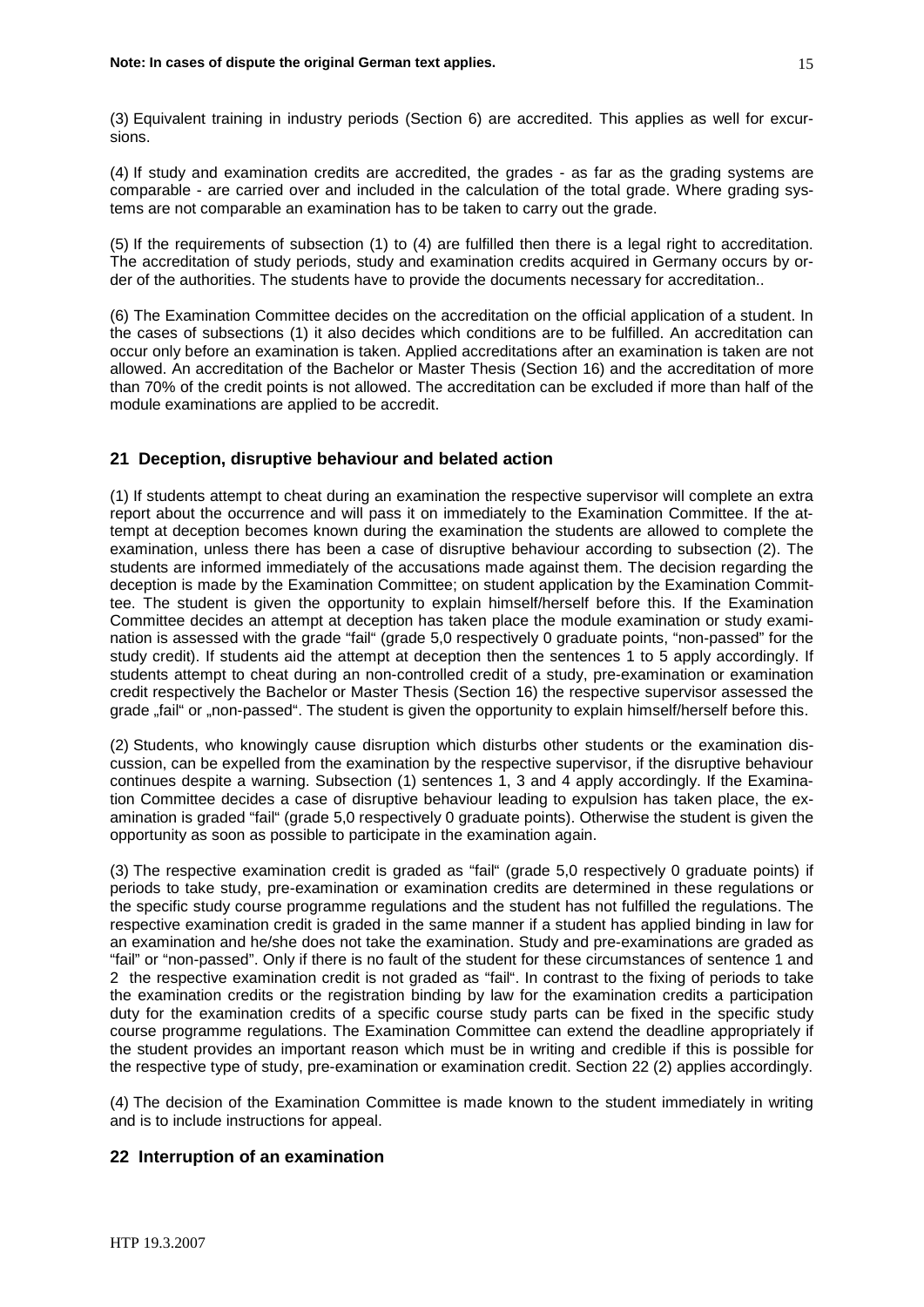(1) The students can interrupt an examination for an important reason. This does not affect the completely passed examinations prior to the interrupt.

(2) The reason for the interruption must be made known immediately in writing to the Chair of the Examination Committee and made credible. In the case of illness a medical certificate must be handed in to the Chair of the Examination Committee. The Chair of the Examination Committee can waive this submission of information if the illness is obvious. The Examination Committee decides if the Chair of the Examination Committee does not recognise the named reason.

(3) If the students interrupt an examination without an important reason then the examination in the respective examination subject is graded "fail" (grade 5,0 respectively 0 graduate points).

(4) The decision of the Examination Committee is made known to the student immediately in writing and is to include instructions for appeal.

#### **23 Examination documents, safekeeping period and inspection of the files**

(1) The university has a record file for each student in paper or electronic form. This file includes all relevant examination and study credits useful for the study course programme examination. Especially the file includes the important rules of procedures (e.g. registration of the final thesis), the examination results (module examination credits (examination credits), study credits, pre-examination credits), calculation of grades (e.g. overall grade) and copies of all certificates. The file includes as well all written examinations of the students if they are not returned (subsection 3) and the examination files and examination reports.

(2) For the following examination and study results (performance description) the safekeeping period is fifty years: results of the module, study, pre-examination and examination credits, the Bachelor or Master thesis credits and the information about the periods for the training in industry as well as the copies of the certificates and documents of the awarding the academic qualification. The data can be stored electronically. All other information have to be safekeeping for five years these are all lists and credit slips for the passed module and study examination credits (examination and study examination slips), the thesis, the examiner reports for the thesis and the oral examination minutes. If the results are made known the above periods start. The written files must be shredded; the electronic saved files must be deleted after the periods expired.

(3) The written examination credits of the module examinations are returned to the students after the grade is made known. The thesis papers (Section 16 (4) sentence 3) are not returned to the students. The written examinations not collected by the students need to be safekeeping for five years and shredded after that period. Electronic data need to be deleted. The period starts after the student is ex-matriculated. The specific study course programme regulations can state that the written examination credits are not returned but have to be safekeeping.

(4) Within this time period of safekeeping fixed in subsection 2 and 3, the students can apply to be allowed to look at their examination file, the respective examination reports and minutes of the examiners as well as the grading comments of the thesis.

## **24 Appeal**

The students can apply an appeal for examinations by the Chair of the Examination Committee within one month if the instructions for appeal are given. In all other cases the period for applying for an appeal is one year after the examination result is made known. The appeal must be in written form including the reasons. If the Examination Committee does not remedy the appeal or does not completely remedy the appeal the Appeal Committee has to decide the appeal. The Appeal Committee proceedings are listed in the base regulations of the university in Section 22.

## **Part 5 Certificate, Bachelor or Master document**

### **25 Passing, regulation, awarding of academic degree certificate and document**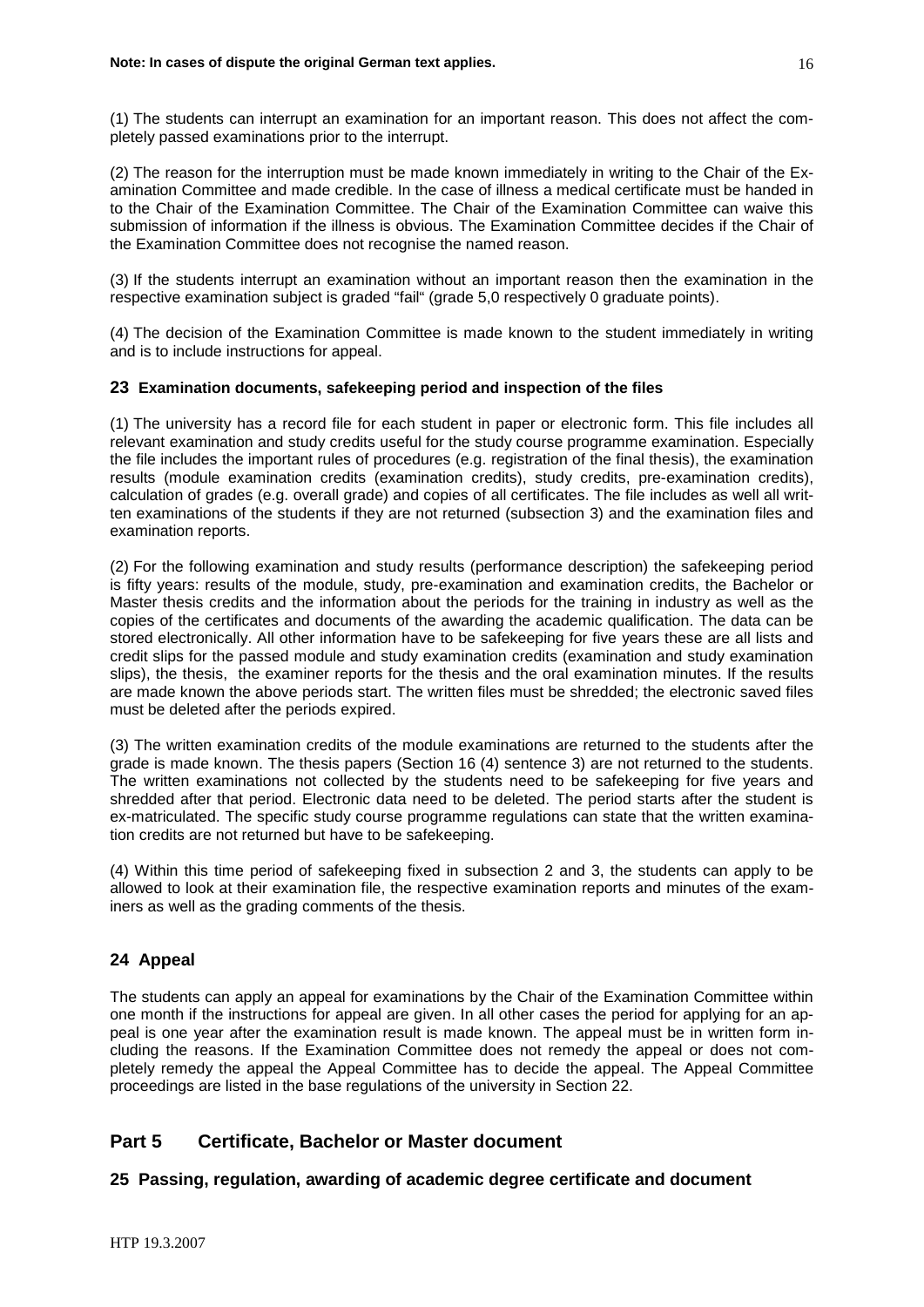(1) A list of all passed examination grades of a specific study degree course part of the Bachelor degree course programme can be handed out if this is stated in the specific study course programme regulations. All module examinations and all other preconditions including in the specific study course programme regulations must be passed if such a list is handed out.

(2) The Bachelor or Master examination is passed when all the examination credits and their respective pre-examination credits, the respective thesis and all other preconditions of the specific study course programme regulations have been successfully acquired.

(3) A certificate and the document of the academic degree must be issued within four weeks of passing the respective examination of subsection 2. The certificate and the document is written in German and English language.

- (4) The certificate consists
	- 1. the modules and their names, the grades of the examination credits of the module examination and the acquired credit points,
	- 2. the names of the study examination and pre-examination credits of the modules including the grade "passed",
	- 3. if necessary information about the practice in industry (type of industrial employment and credit points),
	- 4. the title and the grade of the Bachelor or Master thesis and the acquired credit points,
	- 5. the total grade and the information how the total grade is calculated, the reached total credit point number and the name of the degree course programme,
	- 6. the graduate rank which the graduate has reached for his total grade in comparison to all other graduates within a fixed examination period (relative grade).

The relative grade is given only when a detailed fixed examination period exists for the graduates. The certificate is signed by the Chair of the Examination Committee. The date of the certificate is the day on which all defined preconditions of subsection 3 are acquired. In addition, the date of the passing of the preconditions of subsection 2 is written on the certificate.

(5) Together with the certificate a Diploma Supplement is written. The Diploma Supplement includes the following parts:

- 1. personnel data of the student,
- 2. description and explanation of the resolved academic Bachelor or Master degree,
- 3. description and representation of the Hamburg University of Applied Sciences, the Faculty and the Departments the grade is given,
- 4. description of the degree programme course profile and the quality of the academic degree
- 5. description of the study course programme contents and the students study course success,
- 6. functions of the degree (next possible academic degree, business status),
- 7. additional information (projects, practice in industry, additional elective modules, etc.),

The Diploma Supplement is written in German and English language.

(6) A person who has ended the degree programme without passing the respective Bachelor or Master degree course programme examination can officially apply, after showing the respective grade slips as well as the confirmation note regarding the removal from the student register, that a confirmation note is issued which lists the acquired examination credits with grades as well as the study credits as well as the missing examination credits for each respective examination. The confirmation note must also state clearly that the Bachelor or Master degree programme examination was not sat or not passed..

(7) A person who has finally not passed the degree programme examination is issued written confirmation which includes instructions for appeal.

### **26 Null and void examinations**

(1) If students have been found to have cheated during an examination including acquiring credit slips necessary for the Bachelor or Master degree programme examination and this comes to light after the certificate has been issued, then the Examination Committee can re-grade the respective examination credits with the grade "fail" (grade 5,0 respectively 0 graduate points), correct the affected grades accordingly and declare the examination for completely or partially failed. For study examination this applies accordingly.